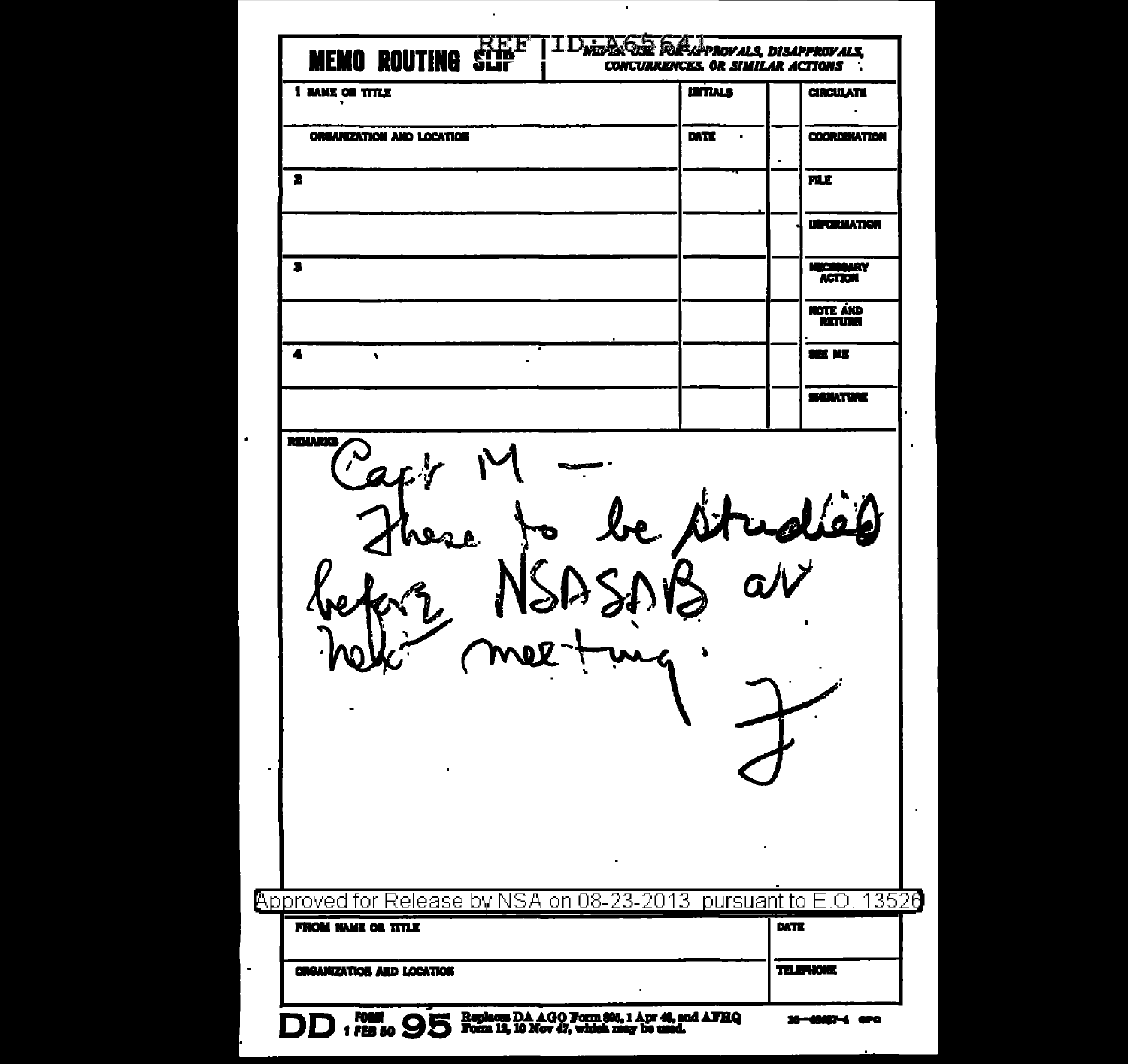## **REF ID: 465641**

Address 12

## 27 July 1954

S CAN P

C= comptulation General Objectives: To develop mathematical techniques which may serve effectively as a basis for attack on e problems which are not amenable to current methods, and especially those which the Ageney may expect in the future; and to indoctrinate competent mathematicians who may be consulted by the Ageney.

Plan:

The SCAMP project is planned as a continuing undertaking. Personnel will consist of several of the country's able senior mathematicians and some of the most promising junior men. The principal concentration of personnel is planned for the summer at  $U.C.L.A.$ 

During the summer project Agency personnel are expected to provide to fully cleared and indoctrinated SCAMP scientists sufficiently detailed information about some of the Agency's typical or outstanding problems to enable SCANP participants to formulate problems and devise methods that may lead to substantial advances in the procedures in use at the Agency. The mathematical research will seek results of long range and broad significance. However it is expected that as a valuable by-product of this approach. solutions of some of the outstanding unsolved problems will be found.

Participating scientists will be encouraged to make themselves available to the Agency as consultants during the year so that their